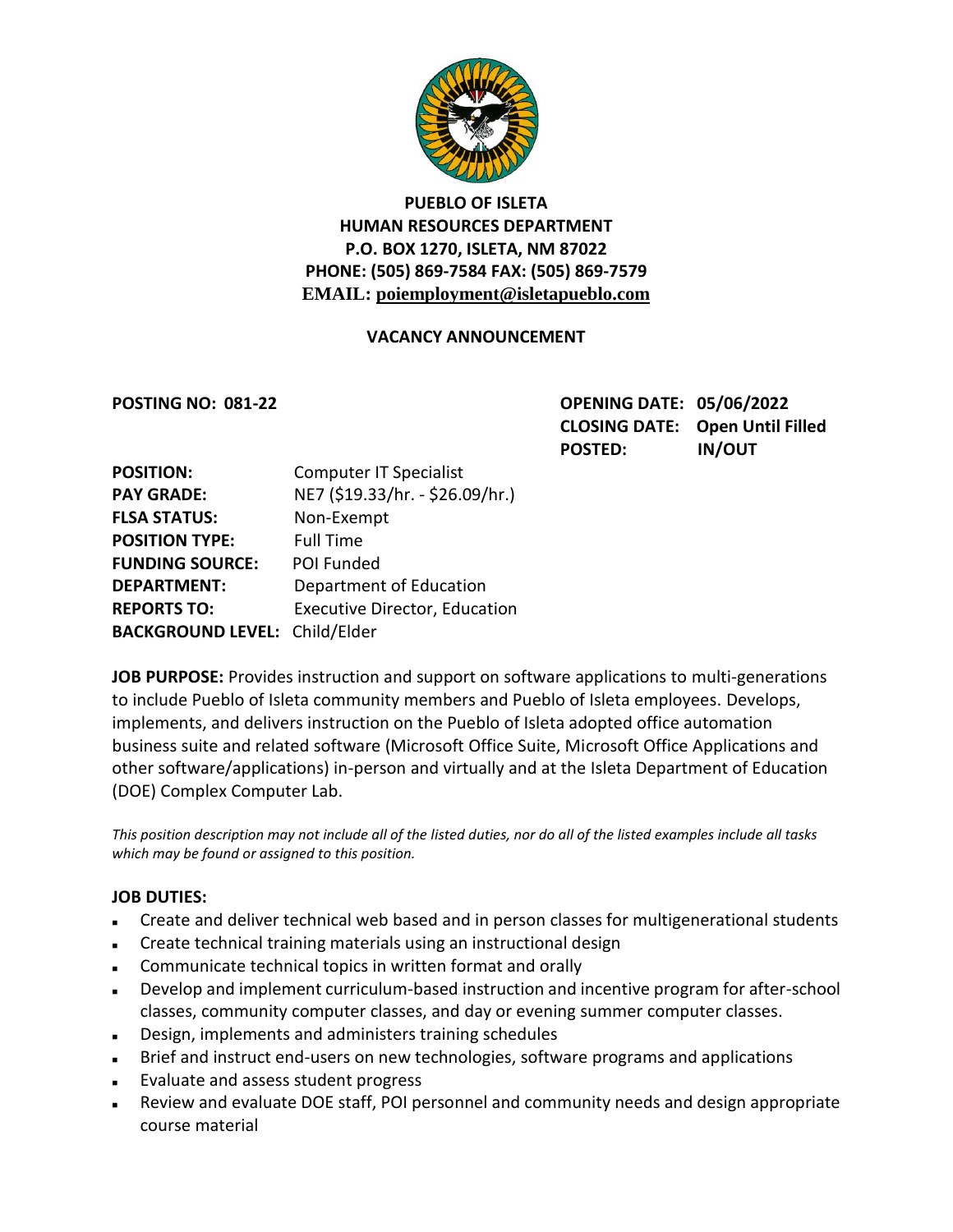- Ensure that all computer systems are secure and up-to-date with the latest approved software releases.
- Communicate and coordinate the Department of Education IT activity/network infrastructure needs with Pueblo MIS department as required.
- Responsible for dissemination and tracking of all IT equipment
- Assists DOE staff, Pueblo of Isleta personnel and community members with proper set up and use of technology and software programs. .
- Dbserves and evaluates student's work to determine progress and makes suggestions for improvement.
- Researches and selects learning materials, textbooks, software and equipment.
- Manages classroom effectively while maintaining a positive classroom environment; provides an environment conducive to learning.
- **Attends DOE program activities**
- Coordinates with students and administration to meet the student's objectives.
- Assists DOE programs with web page development.
- **Provides routine computer system and IT peripheral support and maintenance**
- Participates in community events to publicize and solicit community participation in computer related needs. .
- **Performs other duties as assigned.**

# **SUPERVISION RESPONSIBILITIES:** N/A

## **MINIMUM QUALIFICATIONS/REQUIREMENTS:**

- Bachelor's Degree in Computer Science, Education, Computer Instruction, or Educational Technology Instruction.
- Three years of experience in a classroom or instructional setting.
- **Must pass background check for position.**
- **Must be able to comply with the Pueblo of Isleta Drug Free Workplace policies.**

## **KNOWLEDGE, SKILL AND ABILITY REQUIREMENTS:**

- Knowledge of applicable federal, state, county, tribal and local laws, regulations, and requirements.
- Knowledge of principals, practices, and methods of curriculum development.
- Knowledge in computer instruction, including Microsoft Suite, publishing, graphics and imaging, photography, , internet searches, and e-mail.
- .
- In-depth understanding of Microsoft Office Suite and related applications in a current Windows operating system environment. Skill in operating various word-processing, spreadsheets, and database software programs in a Windows environment.
- Ability to update and maintain computer lab environment.
- Ability to supervise and ensure a safe learning environment for students.
- **Ability to use effective communication skills.**
- Ability to exercise independent judgment.
- Ability to design, develop, implement, and evaluate training plans, curricula, and methodology.
- Ability to interact well with individuals from a wide range of ages and skill levels.